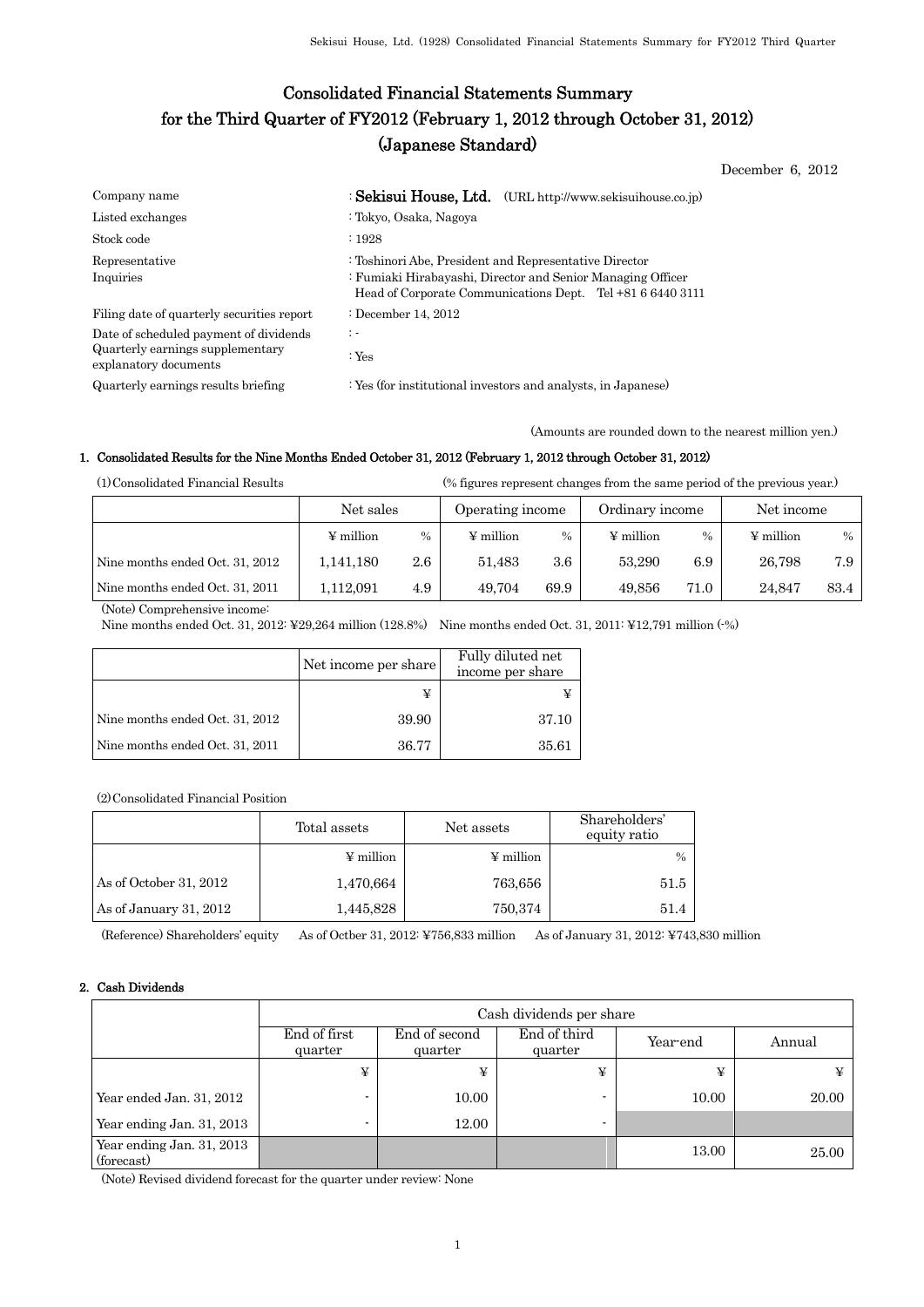### 3. Consolidated Results Forecast for FY2012 (February 1, 2012 through January 31, 2013)

(% figures represent changes from the same period of the previous year.)

|                           | Net sales                  | Operating income       | Ordinary income        | Net income             | Net income<br>per share |
|---------------------------|----------------------------|------------------------|------------------------|------------------------|-------------------------|
|                           | ¥ million<br>$\frac{0}{0}$ | $\Psi$ million<br>$\%$ | $\Psi$ million<br>$\%$ | $\Psi$ million<br>$\%$ | ¥                       |
| Year ending Jan. 31, 2013 | .620,000<br>5.8            | 85,000 19.9            | 22.7<br>86,000         | 44,000 51.9            | 65.51                   |

(Note) Revised forecast for the quarter under review: None

#### 4. Others

(1)Changes in significant subsidiaries (changes in specific subsidiaries that caused a change in scope of consolidation): None

(2)Application of accounting treatment specific to the preparations for consolidated quarterly financial statements: None

(3)Changes in accounting policies, accounting estimates and restatements

(a) Changes in accounting policies due to amendment of accounting standards: Not applicable

(b) Changes in accounting policies due other than (a): Applicable

(c) Changes in accounting estimates: Not applicable

- (d) Restatements: Not applicable
- (4)Number of shares outstanding (common stock)

(i) Number of shares outstanding at the end of each period (including treasury stock):

| As of Oct. 31, 2012: 676,885,078 shares | As of Jan. 31, 2012: 676,885,078 shares |
|-----------------------------------------|-----------------------------------------|
|-----------------------------------------|-----------------------------------------|

(ii) Number of treasury stock at the end of each period:

As of Oct. 31, 2012: 5,220,746 shares As of Jan. 31, 2012: 5,211,881 shares

(iii) Average number of shares outstanding in each period (cumulative quarterly consolidated accounting period):

Nine months ended Oct. 31, 2012: 671,670,828 shares Nine months ended Oct. 31, 2011: 675,686,670 shares

### \* Implementation Status of Quarterly Review Processes

At the time of disclosure of this report, the procedures for review of quarterly consolidated financial statements, pursuant to the Financial Products and Exchange Law, have not been completed.

#### \* Notes Regarding the Appropriate Use of Results Forecasts and Other Important Matters

This document contains forward-looking statements based on judgments and estimates derived from information available to the Company at the time of this release, and is therefore subject to risks and uncertainties. Actual future results may differ materially from any projections presented here due to a variety of factors, including economic conditions surrounding the business domain of the Company and Group companies, as well as market trends.

For details of results forecast, please refer to "(3) Qualitative Information Regarding Consolidated Results Forecast" in "1. Qualitative Information Regarding Consolidated Results for the Nine Months under Review" of the "Attached Material" on page 7.

## (Obtaining supplementary explanatory documents)

The Company plans to hold a briefing for institutional investors and analysts on December 6, 2012. Relevant financial explanatory documents to be handed out at the briefing will be posted on our official website on the same day.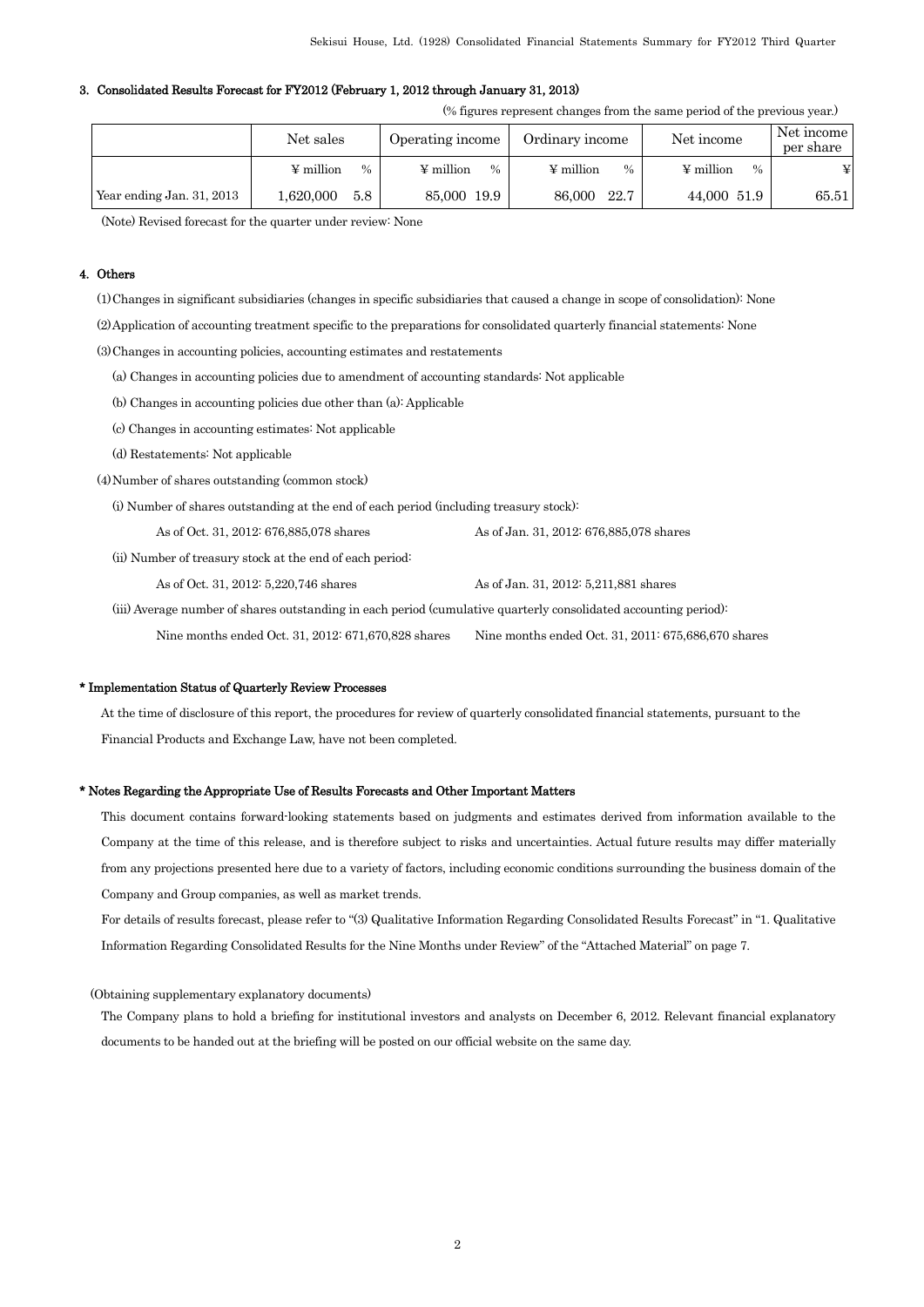# TABLE OF CONTENTS OF THE ATTACHED MATERIAL

| 1. | Qualitative Information Regarding the Consolidated Results for the Nine Months under Review ---------------------------------                                                                                                                                                                                                                                                                                                                                   | $\overline{\mathbf{4}}$ |
|----|-----------------------------------------------------------------------------------------------------------------------------------------------------------------------------------------------------------------------------------------------------------------------------------------------------------------------------------------------------------------------------------------------------------------------------------------------------------------|-------------------------|
|    |                                                                                                                                                                                                                                                                                                                                                                                                                                                                 | $\overline{4}$          |
|    | (2)                                                                                                                                                                                                                                                                                                                                                                                                                                                             | 7                       |
|    | (3)                                                                                                                                                                                                                                                                                                                                                                                                                                                             | $\overline{7}$          |
| 2. |                                                                                                                                                                                                                                                                                                                                                                                                                                                                 | - 7                     |
|    |                                                                                                                                                                                                                                                                                                                                                                                                                                                                 |                         |
|    | (2) Application of Accounting Treatment Specific to the Preparations for Consolidated Quarterly Financial Statements 7                                                                                                                                                                                                                                                                                                                                          |                         |
|    | $\label{prop:main} \textbf{Changes in}\textbf{Accounting} \textbf{Policies}, \textbf{Accounting} \textbf{Estimates and } \textbf{Restatement} \textbf{3} \textbf{3} \textbf{3} \textbf{3} \textbf{4} \textbf{5} \textbf{5} \textbf{6} \textbf{6} \textbf{7} \textbf{8} \textbf{9} \textbf{10} \textbf{10} \textbf{10} \textbf{10} \textbf{10} \textbf{10} \textbf{10} \textbf{10} \textbf{10} \textbf{10} \textbf{10} \textbf{10} \textbf{10} \textbf{1$<br>(3) | 7                       |
|    |                                                                                                                                                                                                                                                                                                                                                                                                                                                                 | 8                       |
| 3. |                                                                                                                                                                                                                                                                                                                                                                                                                                                                 | - 9                     |
|    |                                                                                                                                                                                                                                                                                                                                                                                                                                                                 | 9                       |
|    | Consolidated Quarterly Statements of Income and Consolidated Quarterly Statements of Comprehensive Income<br>(2)                                                                                                                                                                                                                                                                                                                                                |                         |
|    | Consolidated Quarterly Statements of Income                                                                                                                                                                                                                                                                                                                                                                                                                     |                         |
|    |                                                                                                                                                                                                                                                                                                                                                                                                                                                                 | $-11$                   |
|    | Consolidated Quarterly Statements of Comprehensive Income                                                                                                                                                                                                                                                                                                                                                                                                       |                         |
|    |                                                                                                                                                                                                                                                                                                                                                                                                                                                                 |                         |
|    |                                                                                                                                                                                                                                                                                                                                                                                                                                                                 |                         |
|    | (4)                                                                                                                                                                                                                                                                                                                                                                                                                                                             |                         |
|    |                                                                                                                                                                                                                                                                                                                                                                                                                                                                 |                         |
| 4. |                                                                                                                                                                                                                                                                                                                                                                                                                                                                 |                         |
|    |                                                                                                                                                                                                                                                                                                                                                                                                                                                                 |                         |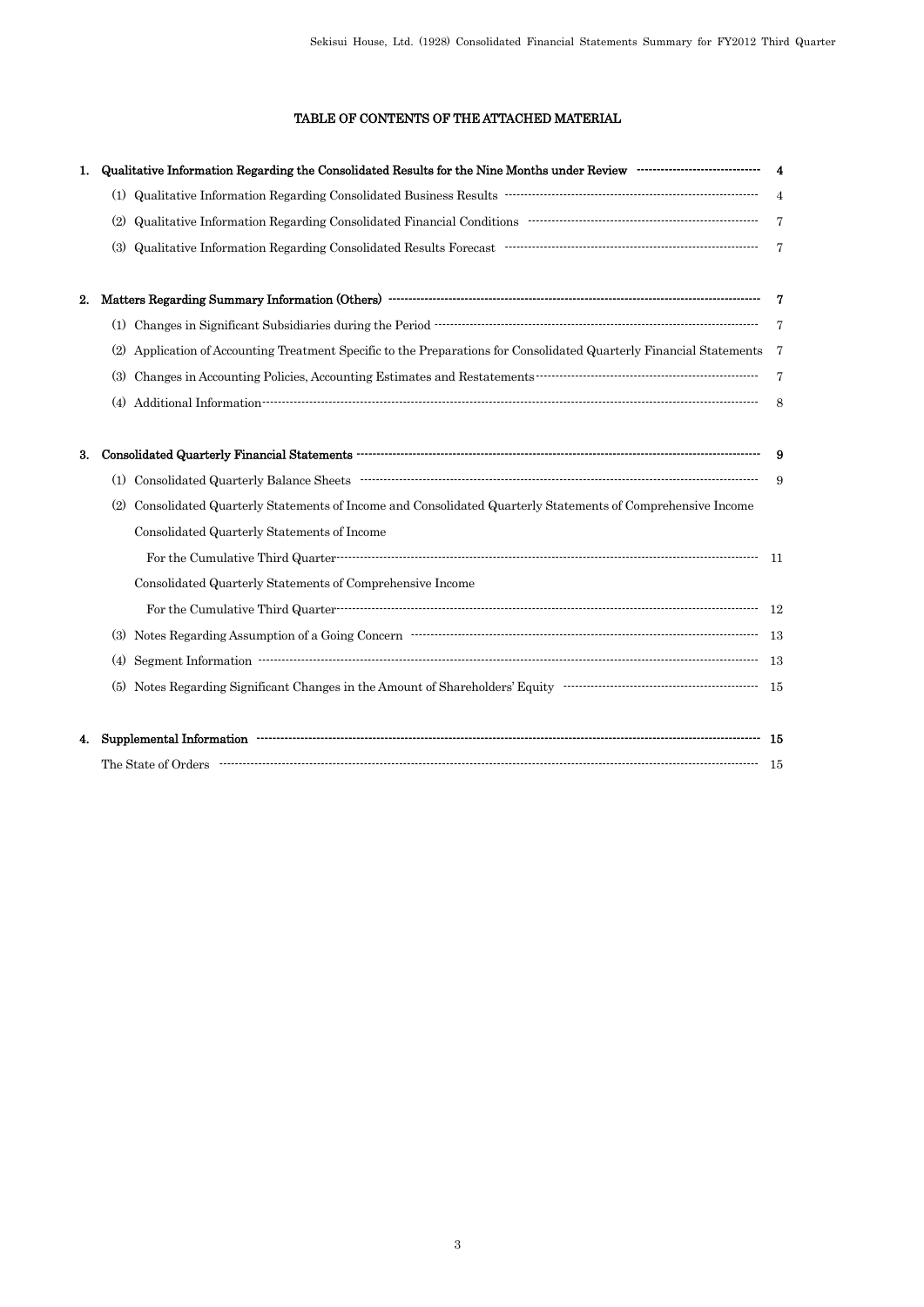#### 1. Qualitative Information Regarding the Consolidated Results for the Nine Months under Review

## (1) Qualitative Information Regarding Consolidated Business Results

In the first nine months of the consolidated fiscal year ending January 31, 2013, the Japanese economy was supported mainly by demand from reconstruction projects in the areas affected by the Great East Japan Earthquake. However, the outlook became increasingly uncertain, given the unreliable external economic environment in Europe, China, and other countries, as well as a slowdown in exports, capital spending, and other economic activities, which in turn reflected a downturn in the global economy.

In the housing market, the rate of decline in land prices continued to abate and new housing starts showed a gradual recovery, driven mainly by heightened awareness of housing safety, security, and energy issues. The market was also supported by the continuing official support, including subsidies for installing solar power generation systems. Meanwhile, following the approval of a consumption tax hike bill in the Diet, interest in future housing policy remained strong.

Under these circumstances, the Company entered the final year of its three-year medium term management plan which began in FY2010, and pursued business activities based on its fundamental "Green First Strategy." Following the launch of the "Green First Hybrid" last year, the Company improved its lineup of storage batteries as eco-friendly home products by introducing lithium storage batteries and systems that are linked with electric vehicles. Further, the effect of sales promotion events such as *Sumai no Sankan-bi* (visits to newly built houses) and Sha-Maison Festa also became apparent, resulting in a solid overall performance.

Moreover, taking into account the progress of the medium-term management plan and the business environment, the Company developed a new three-year medium-term management plan that started from fiscal 2012, and was announced on November 15.

In 2008, the Company received certification as an "Eco-First Company" from the Ministry of the Environment and has been taking proactive measures to make progress toward the realization of a low-carbon society and, in March, we renewed our "Eco-First Promise" and promised the Minister of the Environment that we would take new steps, including the popularization of the "Green First Hybrid," which incorporates an electric power supply system that uses a Home Energy Management System (HEMS) for control of solar batteries, fuel cells, and storage batteries.

The Company established its unique universal design standards in 2002. It has maintained these standards by holding experience-oriented training that uses "Nattoku Kobo Studio," a facility that offers experience in the home and living, and establishing an internal qualification system. These internal and external promotional activities for universal design led to the Company winning the Grand Award (the Economy, Trade and Industry Minister Prize) at the IAUD Award 2012, an award organized by the International Association for Universal Design (IAUD), in October 2012.

Regarding business performance, sales have progressed favorably with the Green First Strategy and the rise in recovery demand in the disaster area, among other factors. Orders for both the Custom Detached Houses Business and the Rental Housing Business have been solid.

In the first nine months of the consolidated fiscal year under review, net sales amounted to ¥1,141,180 million (up 2.6% year-on- year). Operating income was ¥51,483 million (up 3.6% year-on-year), ordinary income was ¥53,290 million (up 6.9% year-on-year), and net income was ¥26,798 million (up 7.9% year-on-year).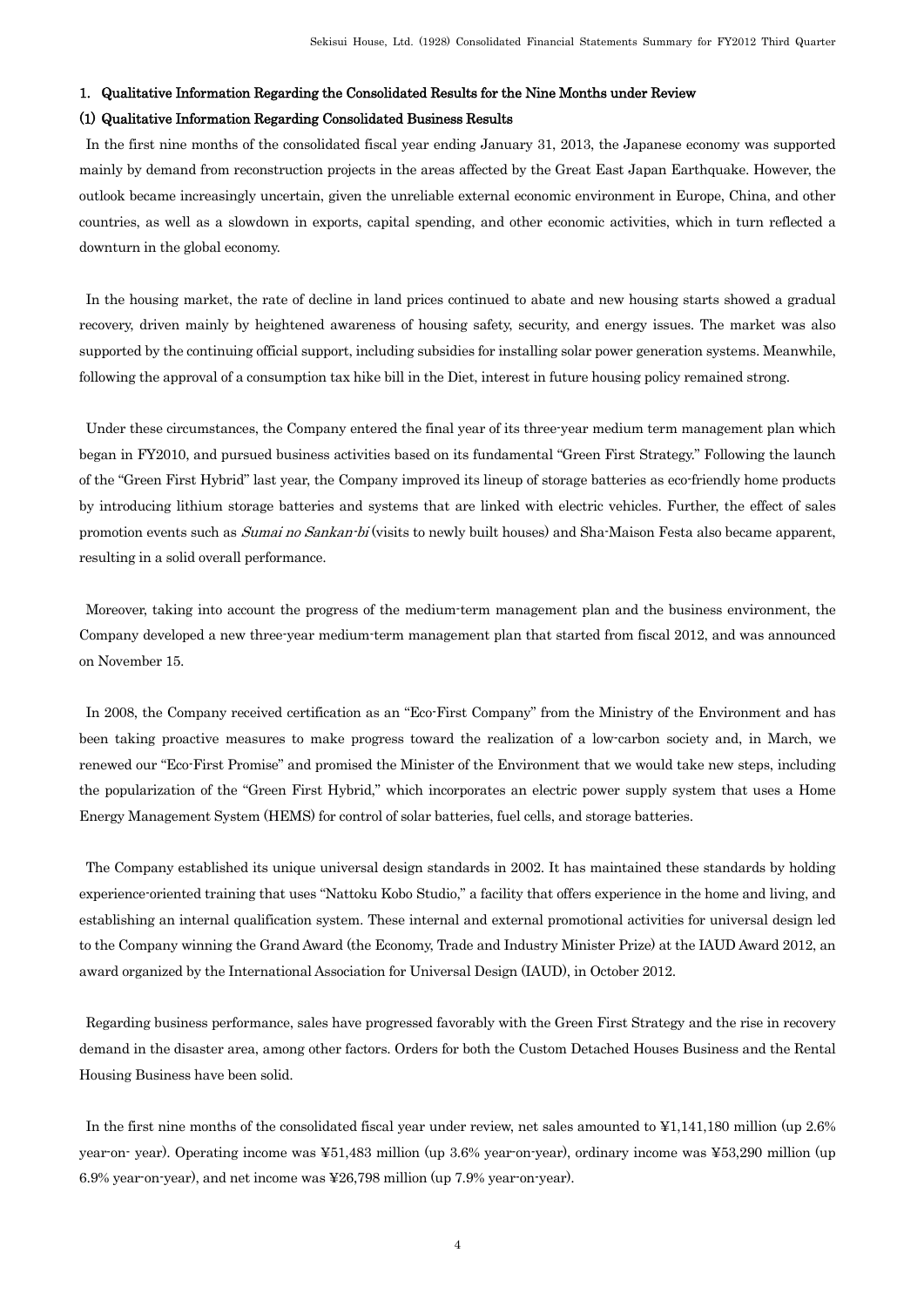Business results by segments are as follows.

In addition, from the first quarter accounting period, "Overseas Business," which had been included in "Other Businesses," has changed to a reportable segment and, with regard to the comparable numbers from the first quarter of the previous fiscal year noted below, the numbers from the first quarter of the previous fiscal year have been reclassified to the segment demarcation following the change for comparison.

## (Custom Detached Houses Business)

In the Custom Detached Houses Business, we worked to increase sales of our core products, introducing a luxury modern model to the IS ROY+E series of steel frame detached houses with our unique exterior wall Dyne Wall in June. In October, the Company started to sell new three-story products that were developed with the comprehensive renewal of the β system, the Company's unique construction method for mid-to-high-rise housing.

In the Sha-Wood wood framed house series, we promoted the appeal of our unique Bellburn earthenware exterior wall incorporated in the wood framed houses and worked to increase sales of our core products. In February, a new production line was built at the Shizuoka factory for Bellburn, which increased production capacity by a factor of 2.5 over the previous level, creating a system that enables us to meet customer demand. Bellburn was used in more than a half of Sha-Wood houses, and it won the 2012 Good Design Award.

The Company also continued its efforts to bolster orders for eco-friendly homes, including "Green First Hybrid." As a result, orders remained steady.

Sales in the Custom Detached Houses Business amounted to ¥329,843 million, down 4.1% year-on-year, and operating income to ¥29,357 million, down 16.8% year-on-year.

## (Rental Housing Business)

In the Rental Housing Business, the Company launched CELEBLIO housing with support services for elderly people in September. This product is specifically designed for elderly residents by combining living support services with rental housing to offer a comfortable living environment. It is the first product of its kind in the industry. Demand from elderly people for housing that meets the requirements of their life stages is expected to increase in the future, and the Company aims to respond with initiatives that anticipate these needs.

In the meantime, Sekisui House held the Sha-Maison Festa, a sales promotion event, and appealed our rental housing such as Sha-Maison Gardens. On the other hand, the Company has been holding seminars on the increase in the inheritance tax expected in the future, and has been proactively soliciting orders.

Further, our unique high sound insulation system SHAIDD55 for reducing floor impact noise from upper floors won the 20th Technical Development Award of the Acoustical Society of Japan for its contribution to the advancement and development of acoustical engineering technology.

As a result of these business promotions, the efficacy of sales promotion events has been shown to be successful and orders have moved positively.

Sales in the Rental Housing Business amounted to ¥206,213 million, down 1.0% year-on-year, and operating income to ¥15,742 million, down 20.0% year-on-year.

## (Houses for Sale Business)

In the Houses for Sale Business, as a leading smart house company, we focused on sales of a new high value-added home for sale that eliminates shortfalls in electric power and, during disasters, provides emergency power to enable safe and secure living to continue. Following the opening of Japan's first smart town, Smart Common City Akaishidai in Akaishidai on the outskirts of Sendai City in Miyagi Prefecture, we opened Smart Common Stage Keyakidaira, where 67 households were capable of producing electricity sufficient for 85 households, and Teriha Smart Town, which achieves zero  $CO<sub>2</sub>$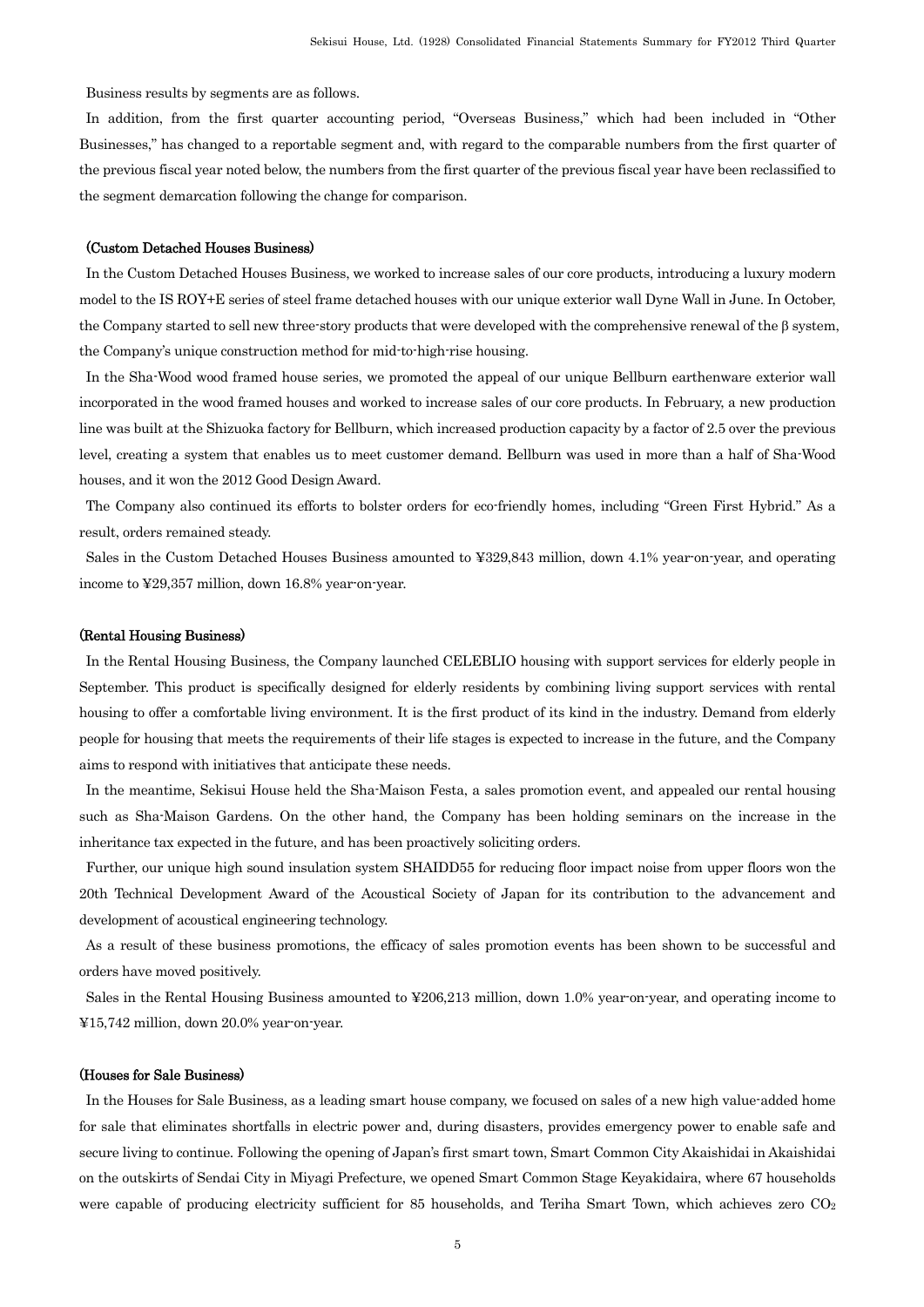emissions. We also started new projects in three prefectures in the Tokai region. With these initiatives, we have been developing smart towns nationwide.

We are working to acquire new sites after inventory adjustments and the order is improving.

Sales in the Houses for Sale Business amounted to ¥86,080 million, down 6.1% year-on-year, and operating income to ¥1,181 million, down 20.7% year-on-year.

## (Condominiums Business)

In the Condominium Business, sales commenced for the Grande Maison Komae in Komae City, Tokyo, which features the first ever use of "double energy creation" with the SOLAMO gas hot water system using solar power and the gas cogeneration systems sold by Tokyo Gas Co., Ltd. in a multiple family dwelling. We also started the construction of Grande Maison Ohori Park in Fukuoka City, which will be Japan's first condominium with home fuel cells in all units, as part of efforts to pursue the Green First Strategy in Condominiums Business as well, and we implemented sales strategies designed to enhance brand value.

As a result of this business promotion, orders for new units offered for sale remained strong, particularly in urban areas. Sales in the Condominiums Business amounted to ¥28,075 million, up 19.4% year-on-year, and operating income to ¥108

million.

#### (Urban Redevelopment Business)

In the Urban Redevelopment Business, occupancy rates of Sekisui House Group's rental properties such as its Prime Maison series rental apartments remained firm. In addition, 10 properties including Prime Maison properties were sold to J-REIT Sekisui House SI Investment Corporation, which contributed to the construction of their new portfolio. In Kita-ku, Tokyo, the construction of a multigenerational type rental condominium, where households with children and elderly households interact in the same space, Mast Life Furukawa Teien, was completed, presenting new rental housing to the market. The Gotenyama project, a large-scale complex of offices and condominiums, won the Land, Infrastructure, Transport and Tourism Minister Prize, the highest prize, in the Roof, Wall and Special Green Technology Contest sponsored by the Organization for Landscape and Urban Green Infrastructure.

Sales in the Urban Redevelopment Business amounted to ¥39,159 million, up 22.9% year-on-year, and operating income to ¥8,693 million, down 8.3% year-on-year.

## (Remodeling Business)

In the Remodeling Business, under the banner of "Green First Remodeling," we have been appealing to market needs by selling and proactively proposing solar power generation systems installation, insulation improvement remodeling, remodeling to improve energy conservation and efficiency. In addition, we have worked to strengthen sales by holding sales promotion events such as the Remodeling Fair and Lifestyle Seminars.

We were also active in promoting sales of solar power generation systems in particular. As a result, our performance in this segment remained strong, and the number of units sold exceeded 5,400 in the nine months under review, more than double the result for the whole previous year.

As a result of this business progress, orders have been positive.

Sales in the Remodeling Business amounted to ¥79,117 million, up 9.0% year-on-year, and operating income to ¥7,791 million, up 17.6% year-on-year.

#### (Real Estate Management Fees Business)

In the Real Estate Management Fees Business, the number of units of Sha-Maison low-rise apartments for block leasing and management by Sekiwa Real Estate companies enjoyed a steady growth. Demand has increased in the rental housing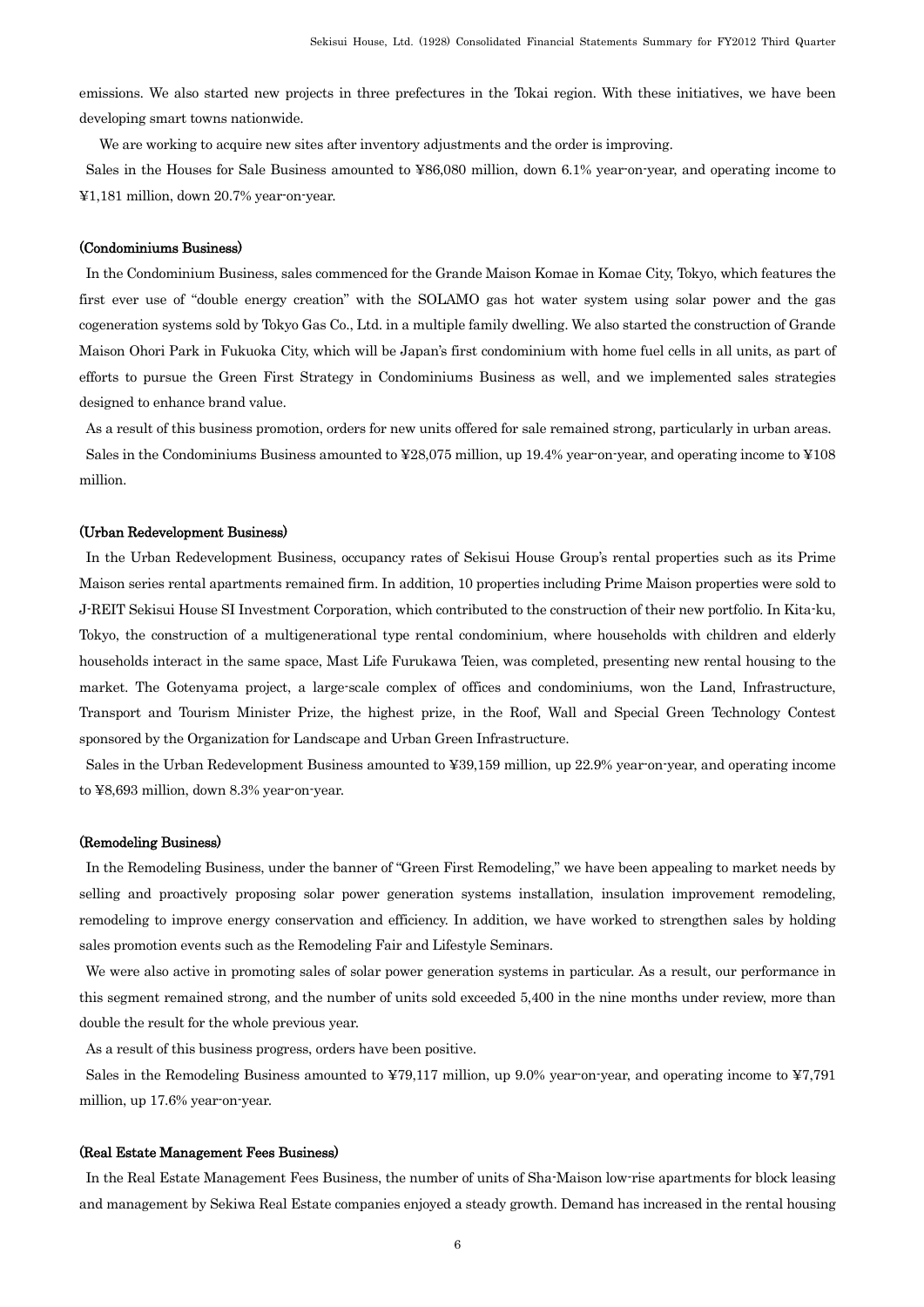market in urban areas and the Group is cooperating to encourage occupancy. Further, by making proposals for remodeling to meet the needs of the market, occupancy rates have remained high, particularly in the Tokyo area.

Sales in the Real Estate Management Fees Business amounted to ¥294,624 million, up 4.3% year-on-year, and operating income to ¥13,110 million, up 23.2% year-on-year.

### (Overseas Business)

In the Overseas Business, in addition to the favorable progress of condominium sales at Wentworth Point in Australia and at the Punggol Site in Singapore, etc., sales of subdivisions were strong at Camden Hills in Australia and in the United States, largely in the Houston area of Texas. On the other hand, in Shenyang, China, a steel frame housing factory was completed and the production of industrialized housing has begun.

Sales in the Overseas Business amounted to ¥37,514 million, up 99.0% year-on-year, and operating income to ¥2,452 million.

#### (Other Businesses)

In the Exterior Business, the Company proposed landscaping to plant trees native to each area in line with its "Gohon no ki" landscaping concept. It also made proactive proposals for comprehensive exterior designs with detached and rental housing designed to complement the neighboring townscape.

Sales in the Other Businesses amounted to ¥40,550 million, up 4.2% year-on-year, and operating loss to ¥1,042 million.

## (2) Qualitative Information Regarding Consolidated Financial Conditions

Total assets at the end of the first nine months under review increased ¥24,835 million, to ¥1,470,664 million, primarily because of a rise in land for sale for the overseas business. Liabilities increased ¥11,552 million, to ¥707,007 million, mainly reflecting increase in Advances received on uncompleted construction contracts. Net assets increased ¥13,282 million, to ¥763,656 million, chiefly owing to the posting of net income.

## (3) Qualitative Information Regarding Consolidated Results Forecast

With aggressive business operation with the Green First Strategy as a cornerstone, each segment, including the Custom Detached House Business and the Rental Housing Business, are making favorable progress in both sales and orders so, at this time, there are no changes to the consolidated forecasts for the fiscal year ending January 31, 2013 from the plan announced on November 15, 2012.

## 2. Matters Regarding Summary Information (Others)

- (1) Changes in Significant Subsidiaries (changes in specific subsidiaries that caused a change in scope of consolidation): Not applicable
- (2) Application of Accounting Treatment Specific to the Preparations for Consolidated Quarterly Financial Statements: Not applicable
- (3) Changes in Accounting Policies, Accounting Estimates and Restatements: (Changes in Accounting Policies)

Change in the Method of Calculating the Income and Expenses of Overseas Subsidiaries into Yen

The income and expenses of overseas subsidiaries have, until now, been calculated using the yen exchange rate on the spot foreign exchange market on the consolidated balance sheet date but, as it is expected that the importance of overseas sales by overseas subsidiaries will increase in the future, to lessen the impact of temporary fluctuations in the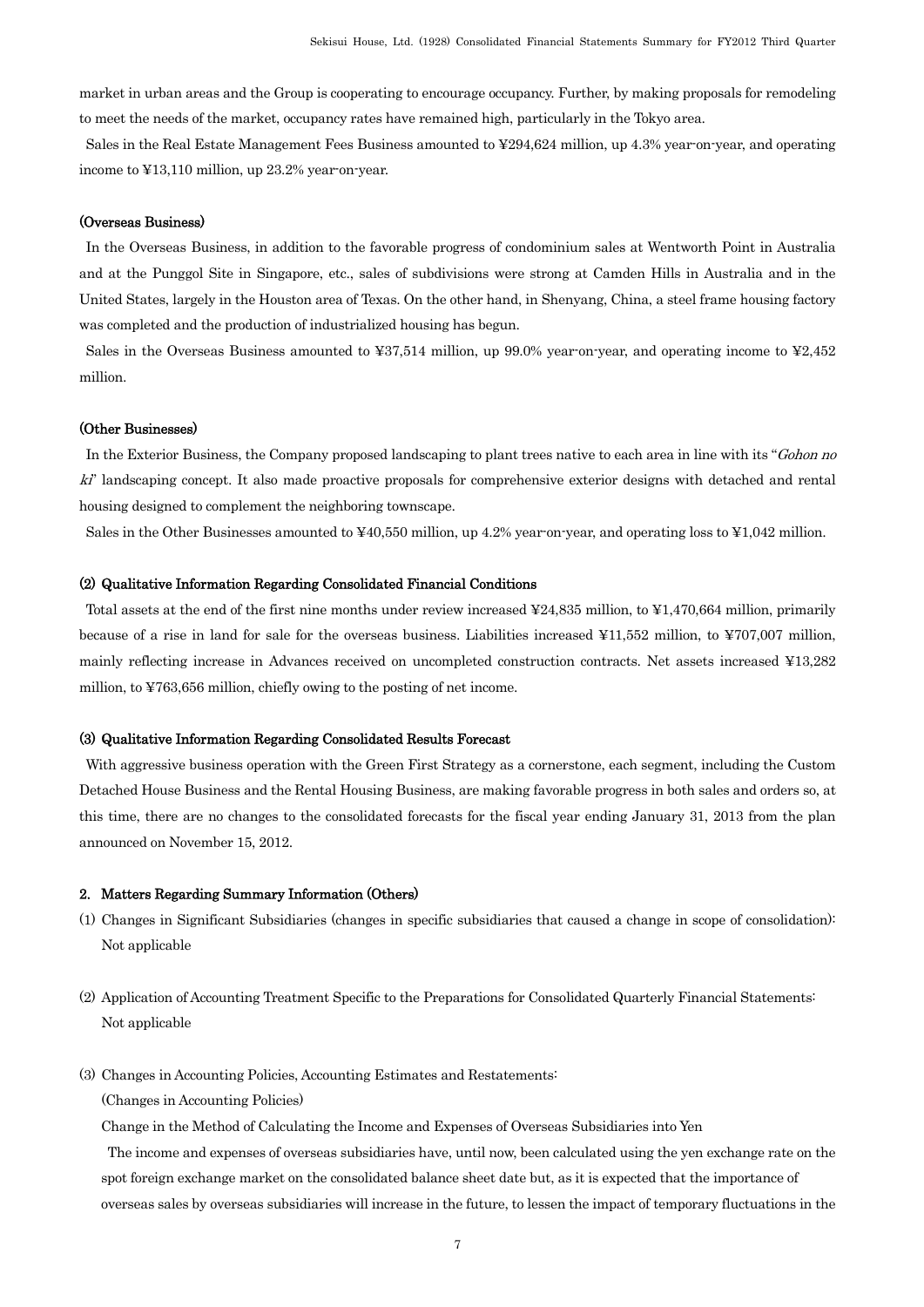foreign exchange market on periodic profit or loss and to more appropriately reflect the business performance of overseas subsidiaries in the consolidated financial statements, beginning with the current first quarter consolidated accounting period, the method of calculating yen exchange rates has been changed to the average foreign exchange rate for the period.

As a result of this change, the impact on the profit and loss of the previous cumulative third quarter and the cumulative effect up to the start of the current consolidated fiscal year has been negligible so it has not been applied retroactively.

## (4) Additional information:

.

(Application of Accounting Standard for Accounting Changes and Error Correction)

Changes in accounting or correction of past errors from the start of the consolidated first quarter period under review will be made by the application of Accounting Standard for Accounting Changes and Error Corrections (ASBJ Statement No. 24, December 4, 2009) and Guidance on Accounting Standard for Accounting Changes and Error Corrections (ASBJ Guidance No. 24, December 4, 2009.)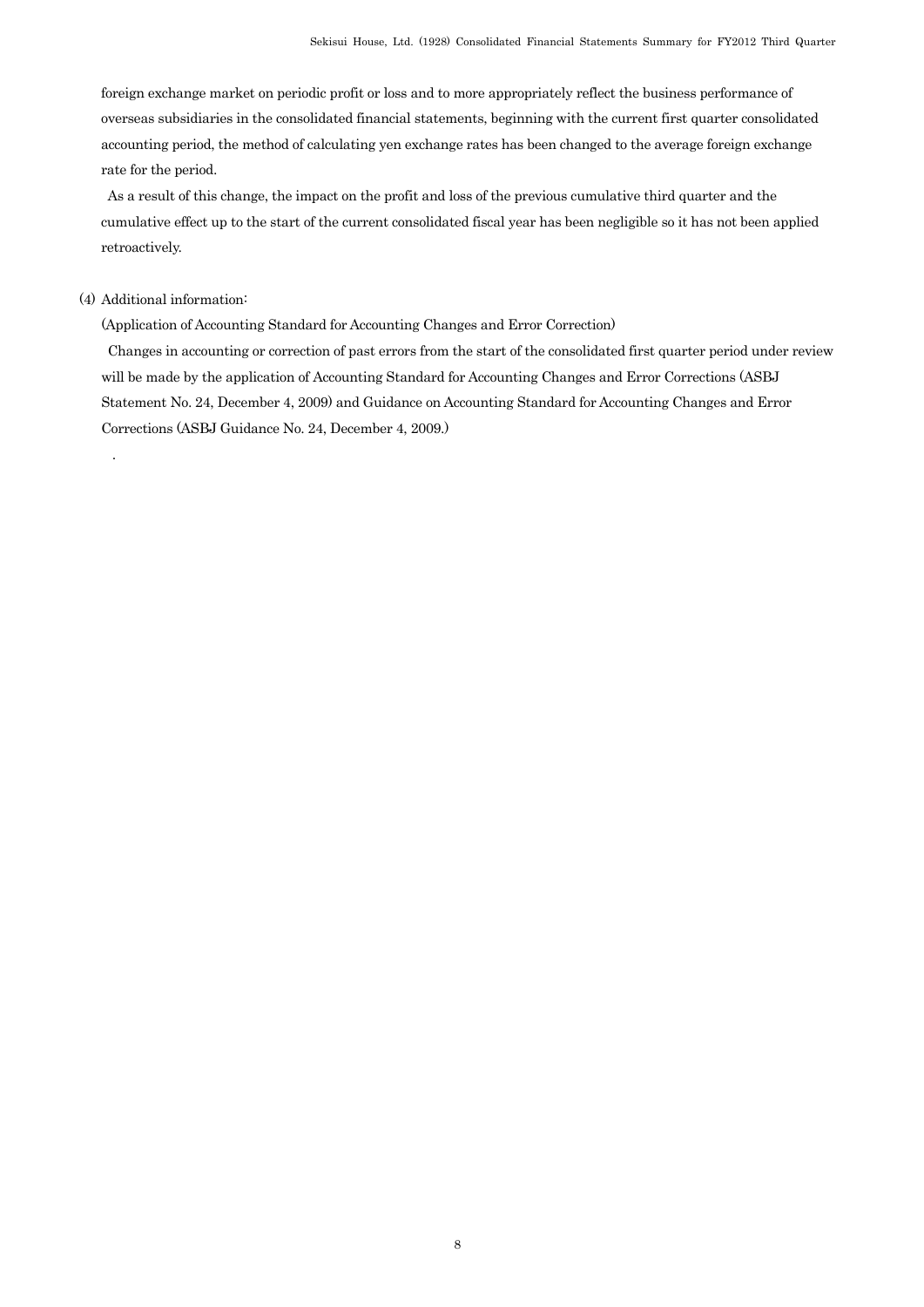# 3. Consolidated Quarterly Financial Statements

# (1) Consolidated Quarterly Balance Sheets

|                                                                                |                        | $(\frac{1}{2}$ million) |
|--------------------------------------------------------------------------------|------------------------|-------------------------|
|                                                                                | As of January 31, 2012 | As of October 31, 2012  |
| Assets                                                                         |                        |                         |
| Current assets                                                                 |                        |                         |
| Cash and deposits                                                              | 169,524                | 118,594                 |
| Notes receivable, accounts receivable from<br>completed construction contracts | 36,530                 | 48,424                  |
| Short-term investment securities                                               | 5,000                  | 2,098                   |
| Costs on uncompleted construction contracts                                    | 8,344                  | 15,442                  |
| Buildings for sale                                                             | 135,541                | 147,648                 |
| Land for sale in lots                                                          | 340,631                | 393,619                 |
| Undeveloped land for sale                                                      | 125,004                | 81,756                  |
| Other inventories                                                              | 6,810                  | 8,660                   |
| Deferred tax assets                                                            | 50,248                 | 50,156                  |
| Other                                                                          | 40,428                 | 45,669                  |
| Allowance for doubtful accounts                                                | (1,989)                | (2,007)                 |
| Total current assets                                                           | 916,074                | 910,062                 |
| Noncurrent assets                                                              |                        |                         |
| Property, plant and equipment                                                  |                        |                         |
| Buildings and structures, net                                                  | 131,326                | 139,856                 |
| Machinery, equipment and vehicles, net                                         | 10,394                 | 13,095                  |
| Land                                                                           | 191,355                | 206,361                 |
| Construction in progress                                                       | 16,667                 | 17,042                  |
| Other, net                                                                     | 4,391                  | 3,900                   |
| Total property, plant and equipment                                            | 354,135                | 380,255                 |
| Intangible assets                                                              | 14,331                 | 15,041                  |
| Investments and other assets                                                   |                        |                         |
| Investment securities                                                          | 65,855                 | 63,913                  |
| Long term loans receivable                                                     | 35,795                 | 39,241                  |
| Deferred tax assets                                                            | 21,699                 | 25,521                  |
| Other                                                                          | 38,948                 | 37,683                  |
| Allowance for doubtful accounts                                                | (1,012)                | (1,055)                 |
| Total investments and other assets                                             | 161,287                | 165,304                 |
| Total noncurrent assets                                                        | 529,754                | 560,601                 |
| Total assets                                                                   | 1,445,828              | 1,470,664               |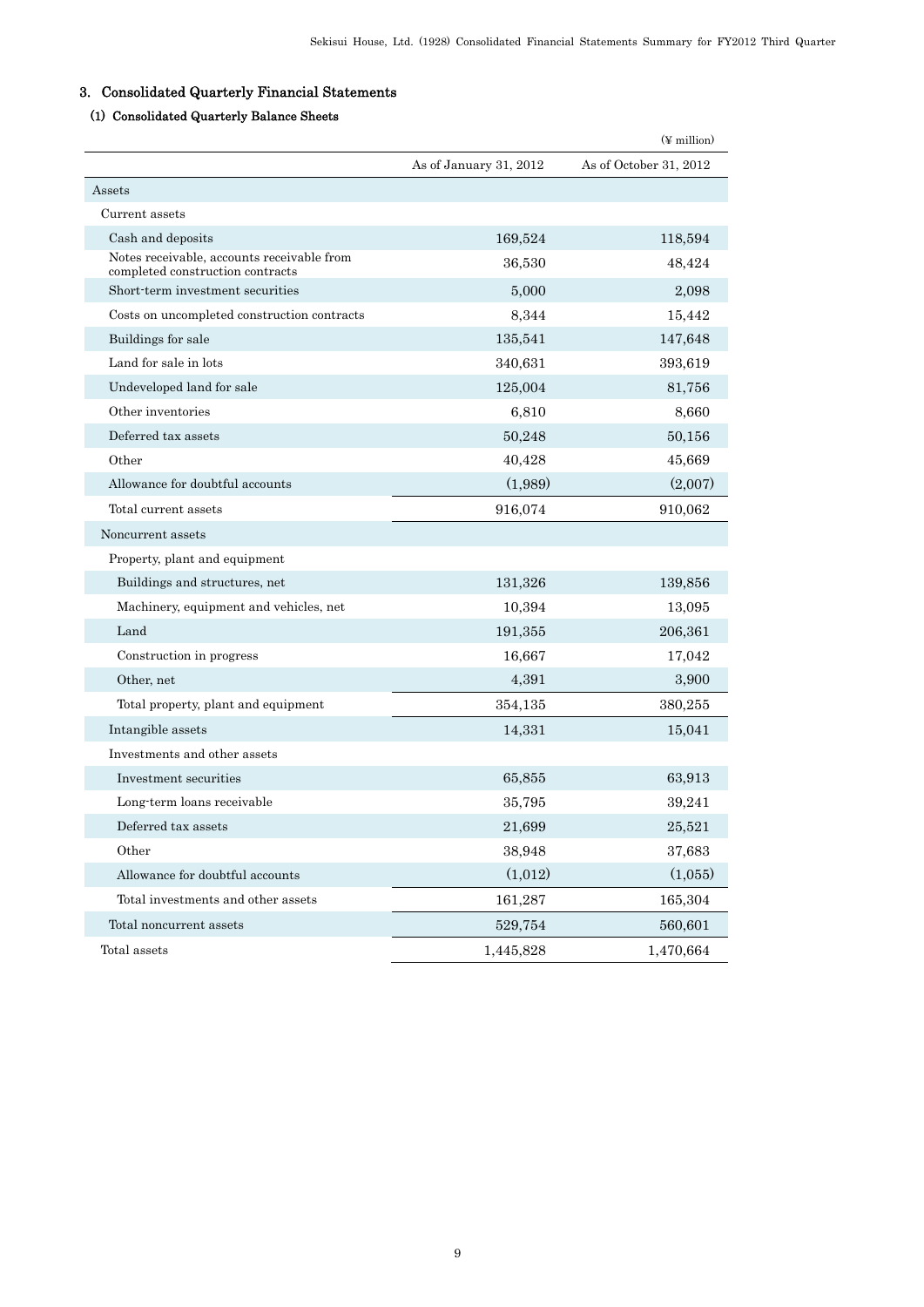|                                                               |                        | $(\frac{y}{x})$ million |
|---------------------------------------------------------------|------------------------|-------------------------|
|                                                               | As of January 31, 2012 | As of October 31, 2012  |
| Liabilities                                                   |                        |                         |
| Current liabilities                                           |                        |                         |
| Notes payable, accounts payable for<br>construction contracts | 88,774                 | 86,239                  |
| Electronically recorded obligations operating                 | 49,763                 | 50,221                  |
| Short-term loans payable                                      | 18,970                 | 15,357                  |
| Current portion of bonds                                      | 59,995                 | 59,999                  |
| Current portion of long-term loans payable                    | 2,108                  | 916                     |
| Income taxes payable                                          | 27,043                 | 14,311                  |
| Advances received on uncompleted construction<br>contracts    | 76,272                 | 99,261                  |
| Provision for bonuses                                         | 17,151                 | 23,975                  |
| Provision for directors' bonuses                              | 734                    |                         |
| Provision for warranties for completed<br>construction        | 3,091                  | 3.036                   |
| Other                                                         | 64,346                 | 48,745                  |
| Total current liabilities                                     | 408,251                | 402,065                 |
| Noncurrent liabilities                                        |                        |                         |
| Bonds payable                                                 | 70,000                 | 70,000                  |
| Bonds with subscription rights to shares                      | 50,000                 | 50,000                  |
| Long-term loans payable                                       | 62,660                 | 71,544                  |
| Long-term lease and guarantee deposited                       | 52,293                 | 53,350                  |
| Provision for retirement benefits                             | 42,525                 | 50,596                  |
| Provision for directors' retirement benefits                  | 1,035                  | 1,087                   |
| Other                                                         | 8,687                  | 8,362                   |
| Total noncurrent liabilities                                  | 287,202                | 304,942                 |
| Total liabilities                                             | 695,454                | 707,007                 |
| Net assets                                                    |                        |                         |
| Shareholders' equity                                          |                        |                         |
| Capital stock                                                 | 186,554                | 186,554                 |
| Capital surplus                                               | 237,522                | 237,522                 |
| Retained earnings                                             | 326,153                | 338,170                 |
| Treasury stock                                                | (4,201)                | (4,207)                 |
| Total shareholders' equity                                    | 746,028                | 758,040                 |
| Accumulated other comprehensive income                        |                        |                         |
| Valuation difference on available-for-sale<br>securities      | 1,575                  | 2,050                   |
| Deferred gains or losses on hedges                            | (7)                    | (44)                    |
| Foreign currency translation adjustment                       | (3,766)                | (3,212)                 |
| Total accumulated other comprehensive<br>income               | (2,198)                | (1,206)                 |
| Subscription rights to shares                                 | 365                    | 412                     |
| Minority interests                                            | 6,178                  | 6,411                   |
| Total net assets                                              | 750,374                | 763,656                 |
| Total liabilities and net assets                              | 1,445,828              | 1,470,664               |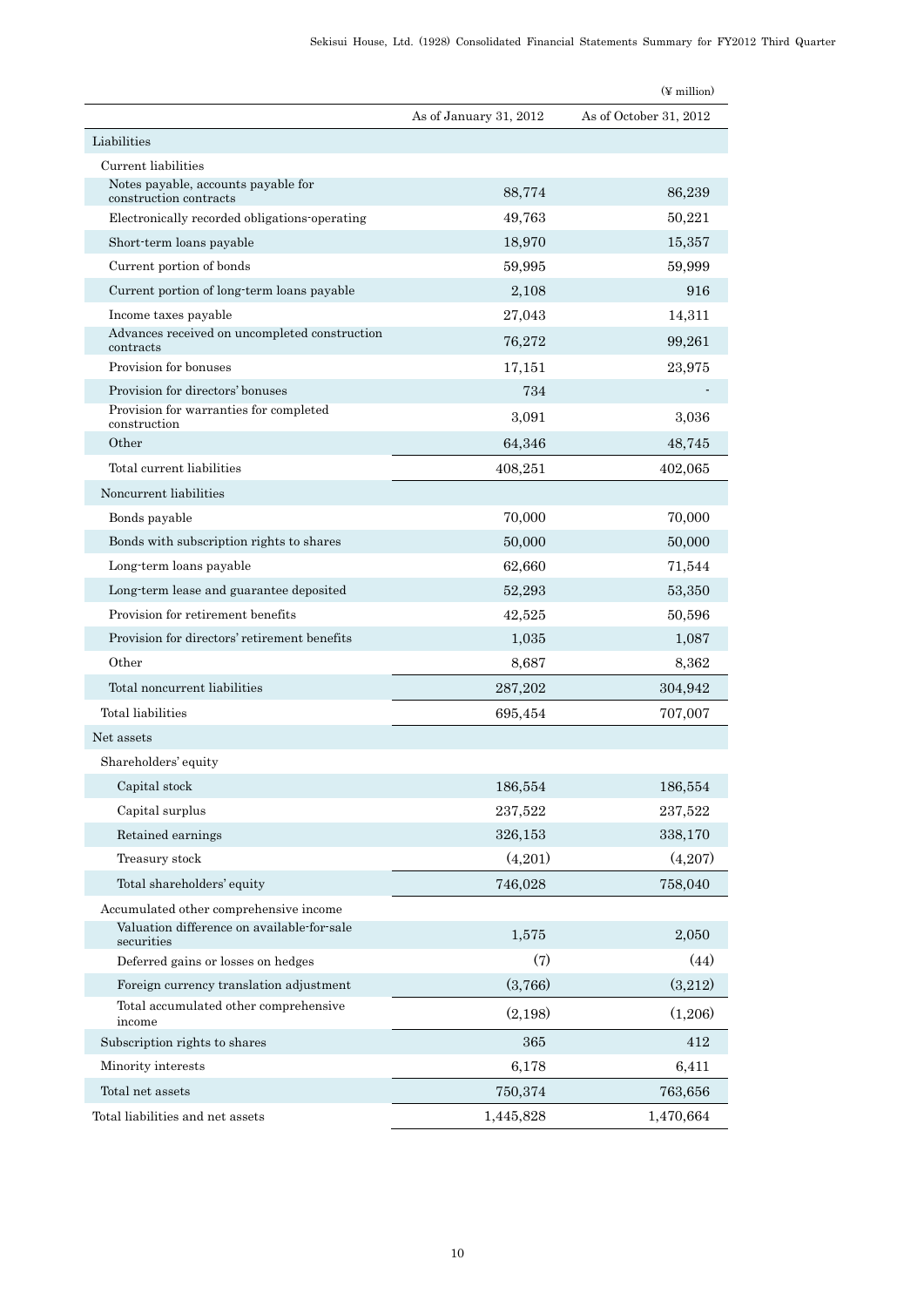# (2) Consolidated Quarterly Statements of Income and Consolidated Quarterly Statements of Comprehensive Income (Consolidated Quarterly Statements of Income)

For the Nine months ended October 31, 2011 and 2012

|                                                                                           |                                | $(\frac{y}{x})$ million        |
|-------------------------------------------------------------------------------------------|--------------------------------|--------------------------------|
|                                                                                           | Feb. 1, $2011 - Oct. 31, 2011$ | Feb. 1, $2012 - Oct. 31, 2012$ |
| Net sales                                                                                 | 1,112,091                      | 1,141,180                      |
| Cost of sales                                                                             | 911,119                        | 932,535                        |
| Gross profit                                                                              | 200,972                        | 208,645                        |
| Selling, general and administrative expenses                                              | 151,267                        | 157,161                        |
| Operating income                                                                          | 49,704                         | 51,483                         |
| Non-operating income                                                                      |                                |                                |
| Interest income                                                                           | 1,062                          | 972                            |
| Dividends income                                                                          | 630                            | 635                            |
| Foreign currency exchange gains                                                           |                                | 1,378                          |
| Equity in earnings of affiliates                                                          | 296                            | 77                             |
| Other                                                                                     | 3,018                          | 2,214                          |
| Total non-operating income                                                                | 5,008                          | 5,278                          |
| Non-operating expenses                                                                    |                                |                                |
| Interest expenses                                                                         | 1,510                          | 1,244                          |
| Other                                                                                     | 3,345                          | 2,227                          |
| Total non-operating expenses                                                              | 4,856                          | 3,471                          |
| Ordinary income                                                                           | 49,856                         | 53,290                         |
| Extraordinary loss                                                                        |                                |                                |
| Loss on valuation of investment securities                                                | 3,328                          | 2,286                          |
| Loss on sales and retirement of noncurrent<br>assets                                      | 837                            | 969                            |
| Loss on impairment of fixed assets                                                        | 167                            | 350                            |
| Loss on disaster                                                                          | 1,293                          |                                |
| Loss on adjustment for changes of accounting<br>standard for asset retirement obligations | 687                            |                                |
| Total extraordinary losses                                                                | 6,314                          | 3,606                          |
| Income before income taxes and minority interests                                         | 43,541                         | 49,684                         |
| Income taxes-current                                                                      | 27,435                         | 25,285                         |
| Income taxes-deferred                                                                     | (8, 764)                       | (3,880)                        |
| Total income taxes                                                                        | 18,670                         | 21,405                         |
| Income before minority interests                                                          | 24,870                         | 28,279                         |
| Minority interests in income                                                              | 23                             | 1,480                          |
| Net income                                                                                | 24,847                         | 26,798                         |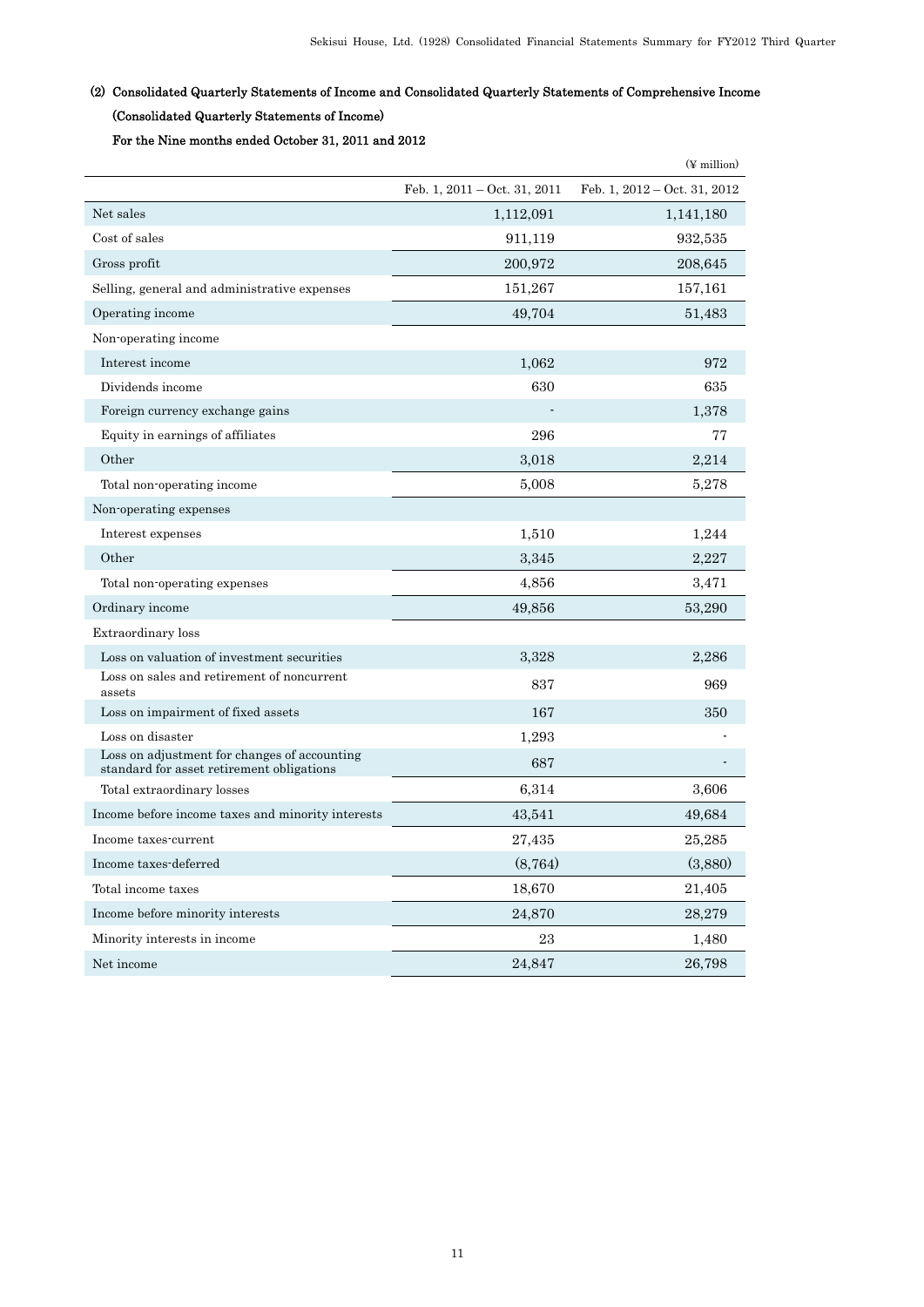# (Consolidated Quarterly Statements of Comprehensive Income)

# For the Nine months ended October 31, 2011 and 2012

|                                                                                        |                                        | $(\frac{1}{2}$ million         |
|----------------------------------------------------------------------------------------|----------------------------------------|--------------------------------|
|                                                                                        | Feb. 1, $2011 - \text{Oct. } 31, 2011$ | Feb. 1, $2012 - Oct. 31, 2012$ |
| Income before minority interests                                                       | 24,870                                 | 28,279                         |
| Other comprehensive income                                                             |                                        |                                |
| Valuation difference on available-for-sale<br>securities                               | (1,187)                                | 403                            |
| Deferred gains or losses on hedges                                                     | (19)                                   | (37)                           |
| Foreign currency translation adjustment                                                | (10, 858)                              | 622                            |
| Share of other comprehensive income of<br>associates accounted for using equity method | (13)                                   | (3)                            |
| Total other comprehensive income                                                       | (12,079)                               | 985                            |
| Comprehensive income                                                                   | 12,791                                 | 29,264                         |
| Comprehensive income attributable to                                                   |                                        |                                |
| Comprehensive income attributable to owners of<br>the parent                           | 12,815                                 | 27,790                         |
| Comprehensive income attributable to minority<br>interests                             | (24)                                   | 1.474                          |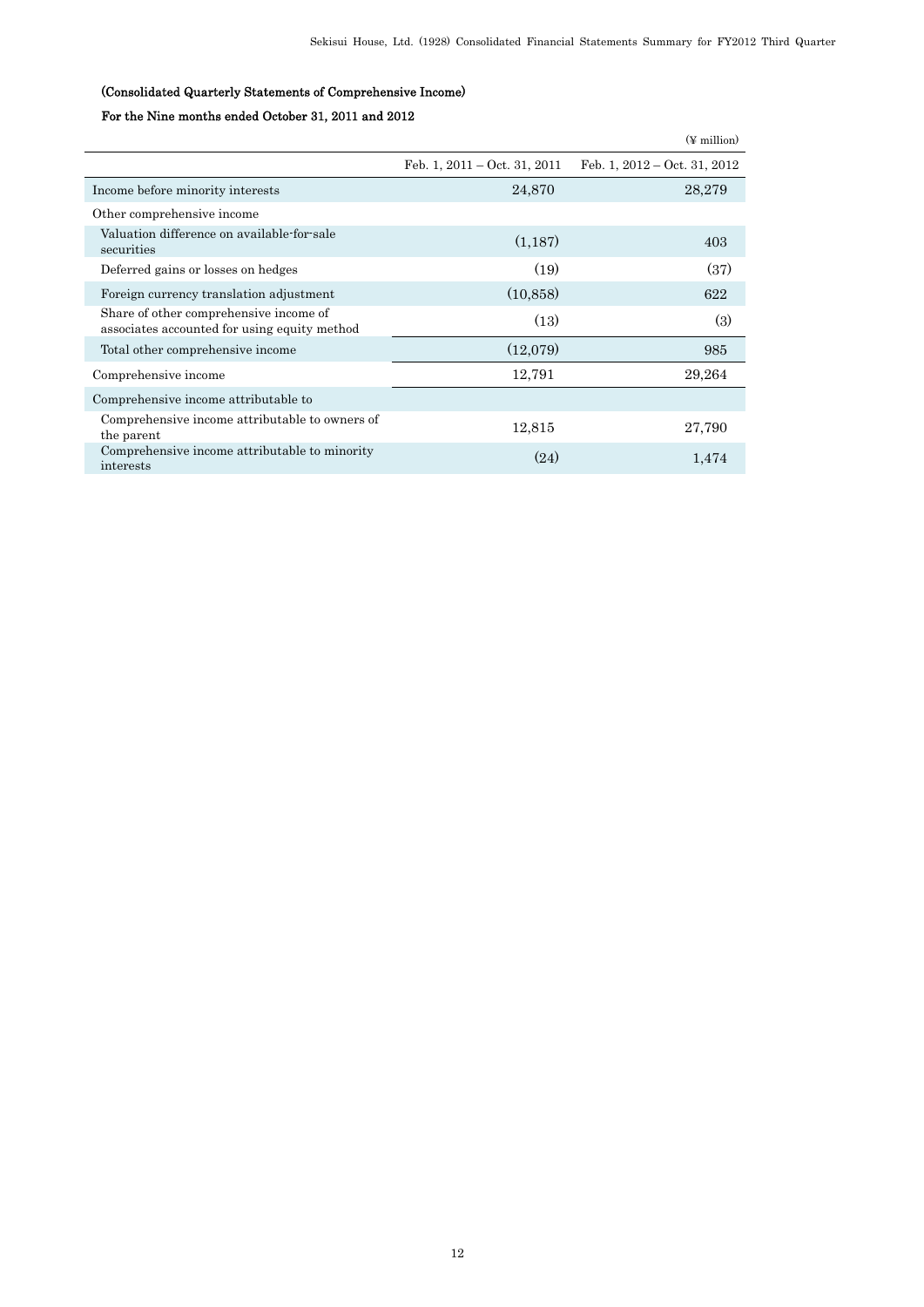## (3) Notes Regarding Assumption of a Going Concern

Not applicable

## (4) Segment Information

I. Nine months ended October 31, 2011 (February 1, 2011 through October 31, 2011)

1. Sales and operating income (loss) by reportable business segment

|                                                | Reportable Business Segments |                   |                    |              |                        |            |                                   |  |  |
|------------------------------------------------|------------------------------|-------------------|--------------------|--------------|------------------------|------------|-----------------------------------|--|--|
|                                                | Custom<br>detached<br>houses | Rental<br>housing | Houses<br>for sale | Condominiums | Urban<br>redevelopment | Remodeling | Real estate<br>management<br>fees |  |  |
| Sales                                          |                              |                   |                    |              |                        |            |                                   |  |  |
| (1) Sales to third<br>parties                  | 344,080                      | 208,206           | 91,700             | 23,511       | 31,872                 | 72,570     | 282,373                           |  |  |
| $(2)$ Inter-group<br>sales and<br>transfers    |                              | 1,862             |                    |              | 79                     | 102        | 1,686                             |  |  |
| Net sales                                      | 344,080                      | 210,068           | 91,700             | 23,511       | 31,951                 | 72,673     | 284,059                           |  |  |
| Operating income<br>$(\overline{\text{loss}})$ | 35,264                       | 19,671            | 1,489              | (6.385)      | 9,475                  | 6,624      | 10,637                            |  |  |

(¥ million)

|                                                | Overseas<br><b>Business</b> | Reportable Business Segments<br>Total | Other Businesses<br>(Note: 1) | Total     | Adjustments<br>(Note:2)  | Amounts on the<br>consolidated<br>financial<br>statements<br>(Note: 3) |
|------------------------------------------------|-----------------------------|---------------------------------------|-------------------------------|-----------|--------------------------|------------------------------------------------------------------------|
| Sales                                          |                             |                                       |                               |           |                          |                                                                        |
| $(1)$ Sales to third<br>parties                | 18,850                      | 1,073,165                             | 38,926                        | 1,112,091 | $\overline{\phantom{0}}$ | 1,112,091                                                              |
| (2) Inter-group<br>sales and<br>transfers      | $\overline{\phantom{0}}$    | 3,730                                 | 3,781                         | 7,512     | (7.512)                  |                                                                        |
| Net sales                                      | 18,850                      | 1,076,895                             | 42,707                        | 1,119,603 | (7.512)                  | 1,112,091                                                              |
| Operating income<br>$(\overline{\text{loss}})$ | (1,528)                     | 75,248                                | (1, 422)                      | 73,826    | (24, 121)                | 49,704                                                                 |

Notes:

- 1. Other Businesses principally include the exterior business.
- 2. An adjustment of ¥24,121 million for segment income (loss) includes an elimination of inter-segment transactions of ¥2,307 million and corporate expenses of ¥21,814 million that have not been allocated to each segment. Corporate expenses mainly include selling, general and administration expenses and experiment and research expenses that do not belong to any reportable segments.
- 3. Operating income (loss) by business segment is adjusted to correspond to operating income in the consolidated quarterly statements of income.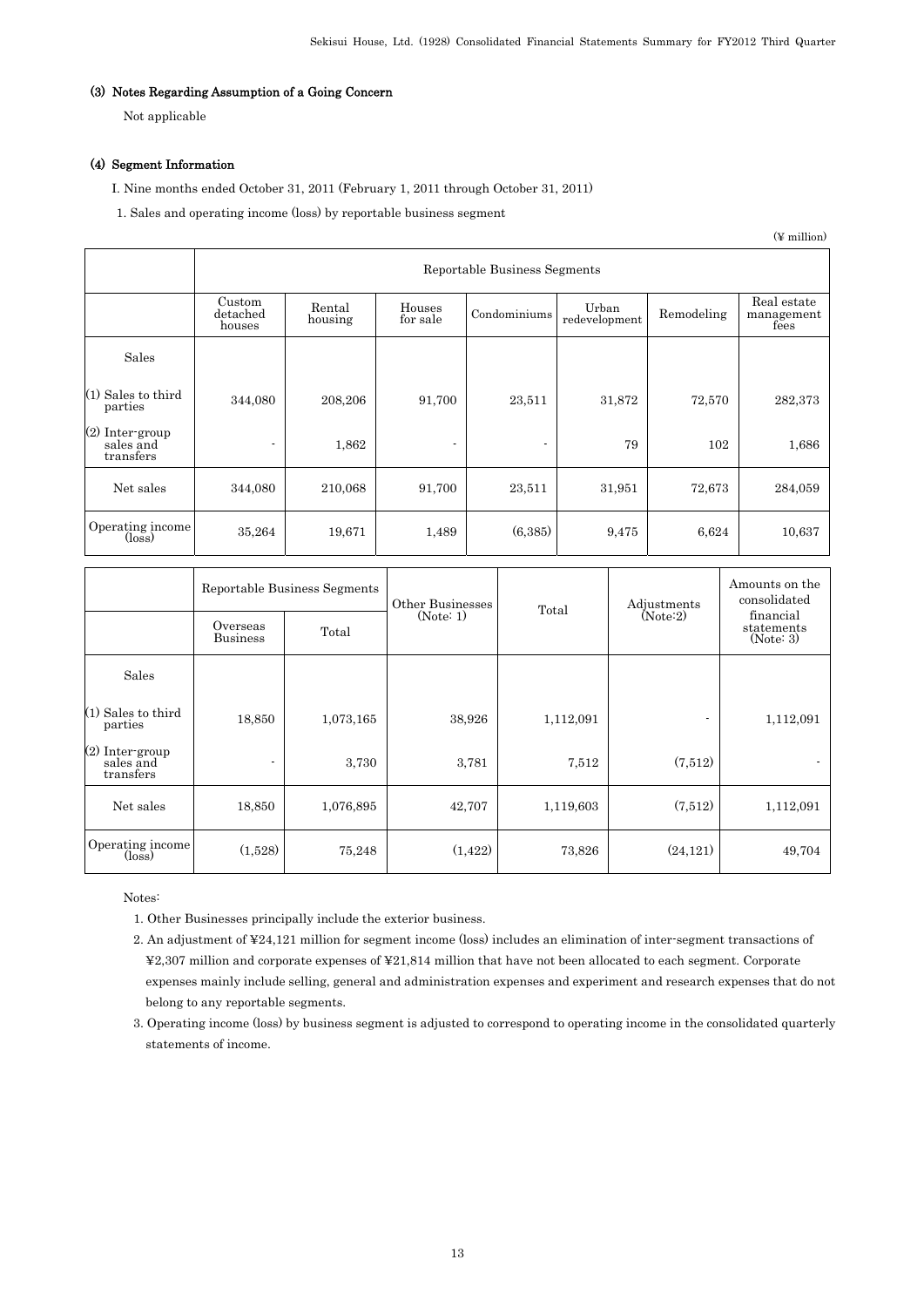## II. Nine months ended October 31, 2012 (February 1, 2012 through October 31, 2012)

## 1. Sales and operating income (loss) by reportable business segment

(¥ million)

|                                                | Reportable Business Segments |                   |                    |              |                        |            |                                   |  |
|------------------------------------------------|------------------------------|-------------------|--------------------|--------------|------------------------|------------|-----------------------------------|--|
|                                                | Custom<br>detached<br>houses | Rental<br>housing | Houses<br>for sale | Condominiums | Urban<br>redevelopment | Remodeling | Real estate<br>management<br>fees |  |
| Sales                                          |                              |                   |                    |              |                        |            |                                   |  |
| $(1)$ Sales to third<br>parties                | 329,843                      | 206,213           | 86,080             | 28,075       | 39,159                 | 79,117     | 294,624                           |  |
| (2) Inter-group<br>sales and<br>transfers      |                              | 1,816             |                    | ٠            | 76                     | 335        | 2,083                             |  |
| Net sales                                      | 329,843                      | 208,030           | 86,080             | 28,075       | 39,235                 | 79,453     | 296,708                           |  |
| Operating income<br>$(\overline{\text{loss}})$ | 29,357                       | 15,742            | 1,181              | 108          | 8,693                  | 7,791      | 13,110                            |  |

|                                             | Overseas<br><b>Business</b> | Reportable Business Segments<br>Total | Other Businesses<br>(Note: 1) | Total     | Adjustments<br>(Note:2) | Amounts on the<br>consolidated<br>financial<br>statements<br>(Note: 3) |
|---------------------------------------------|-----------------------------|---------------------------------------|-------------------------------|-----------|-------------------------|------------------------------------------------------------------------|
| Sales                                       |                             |                                       |                               |           |                         |                                                                        |
| $(1)$ Sales to third<br>parties             | 37,514                      | 1,100,629                             | 40,550                        | 1,141,180 | ٠                       | 1,141,180                                                              |
| $(2)$ Inter-group<br>sales and<br>transfers | ٠                           | 4,312                                 | 3,886                         | 8,198     | (8,198)                 | $\sim$                                                                 |
| Net sales                                   | 37,514                      | 1,104,941                             | 44,437                        | 1,149,379 | (8,198)                 | 1,141,180                                                              |
| Operating income<br>$(\text{loss})$         | 2,452                       | 78,436                                | (1,042)                       | 77,394    | (25,910)                | 51,483                                                                 |

Notes:

1. Other Businesses principally include the exterior business.

- 2. An adjustment of ¥25,910 million for segment income (loss) includes an elimination of inter-segment transactions of ¥2,524 million and corporate expenses of ¥23,386 million that have not been allocated to each segment. Corporate expenses mainly include selling, general and administration expenses and experiment and research expenses that do not belong to any reportable segments.
- 3. Operating income (loss) by business segment is adjusted to correspond to operating income in the consolidated quarterly statements of income.

### 2. Matters regarding changes in reporting segments

(Change in segmentation)

From the consolidated first quarter period under review, the method of reporting the Overseas Business, which had been included in Other Businesses, has changed because it has grown in importance and is now a reportable segment.

In addition, segment information shown for the previous consolidated cumulative third quarter has been prepared based on the reportable segment demarcations after the change.

(Change in the Method of Calculating the Income and Expenses of Overseas Subsidiaries into Yen)

As stated in the "Changes in the Accounting Policies," the income and expenses of overseas subsidiaries have, until now, been calculated using the yen exchange rate on the spot foreign exchange market on the consolidated balance sheet date but, beginning with the current first quarter consolidated accounting period, the method of calculating yen exchange rates has been